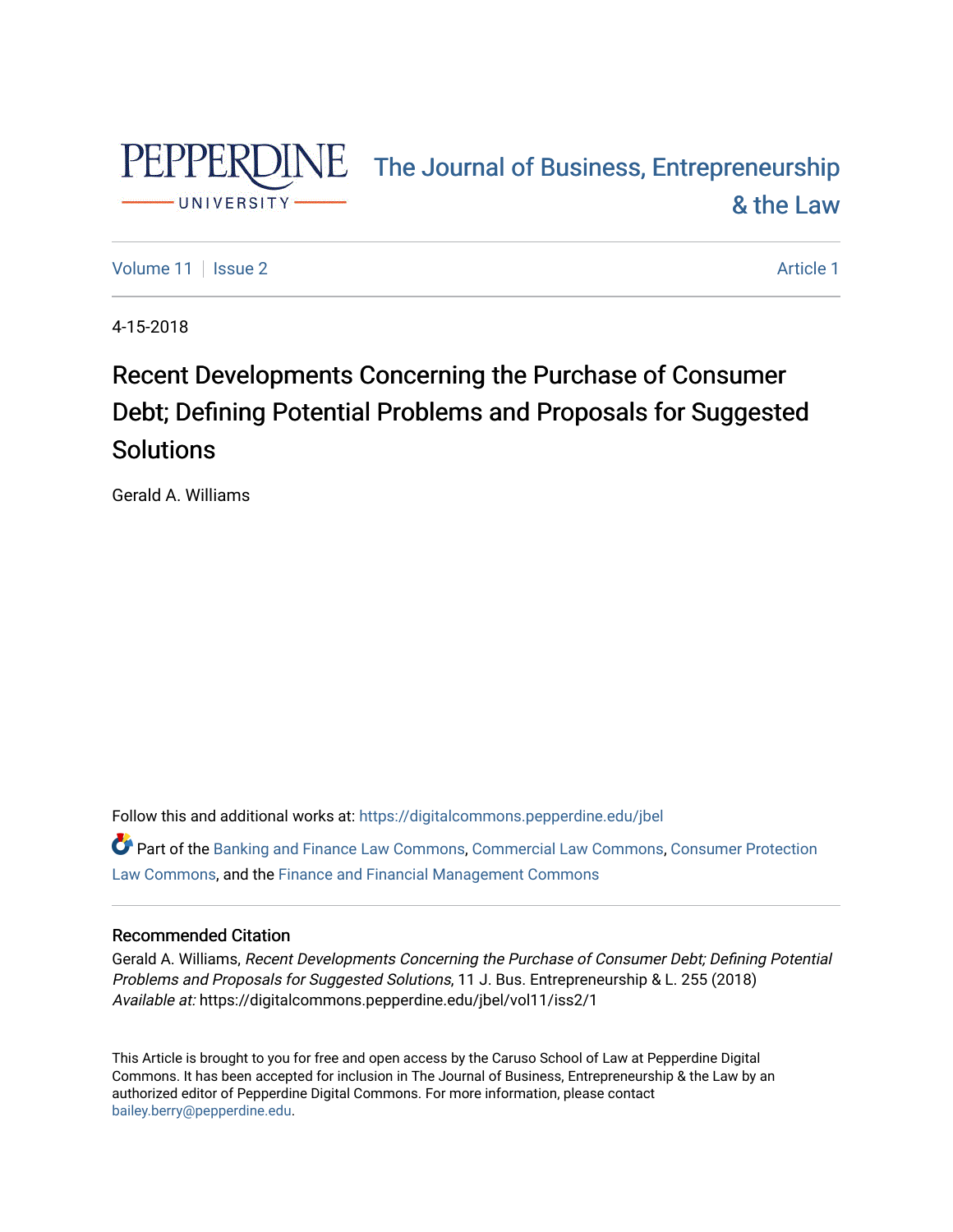### **RECENT DEVELOPMENTS CONCERNING THE PURCHASE OF CONSUMER DEBT; DEFINING POTENTIAL PROBLEMS AND PROPOSALS FOR SUGGESTED SOLUTIONS**

HON. GERALD A. WILLIAMS\*

| II. Arizona Law as a Case Study: Pro Creditor Statutes vs. Pro Consumer Court |  |
|-------------------------------------------------------------------------------|--|
|                                                                               |  |
|                                                                               |  |
|                                                                               |  |
|                                                                               |  |
|                                                                               |  |
|                                                                               |  |
| V. Possible Future of the CFBP During the Trump Administration266             |  |
|                                                                               |  |
|                                                                               |  |

Consumers arguably have fewer rights after May 15, 2017. On that date, the United States Supreme Court decided, somewhat remarkably, that a purchaser of consumer debt could lawfully file a claim in bankruptcy court for debts that are time barred by the statute of limitations.<sup>1</sup> Justice Sonia Sotomayor issued a stinging dissent.<sup>2</sup> Justices Ruth Bader Ginsburg and Elena Kagan joined her.<sup>3</sup> This dissent is actually longer than the majority's opinion and it is fair to say that these justices do not hold the debt buying industry in high esteem. They claimed the following:

l

<sup>\*</sup> Justice of the Peace in Maricopa County, Arizona. J.D., University of Oklahoma, 1989. Judge Williams has been a trial court judge since April 21, 2004. He also served as a Judge Advocate in the United States Air Force, retiring from the Air Force Reserve as a Lieutenant Colonel. He is a member of the Arizona and Oklahoma bars.

<sup>&</sup>lt;sup>1</sup> Midland Funding, LLC v. Johnson, 137 S. Ct. 1407, 1416 (2017).

<sup>2</sup> *Id.*

<sup>3</sup> *Id.*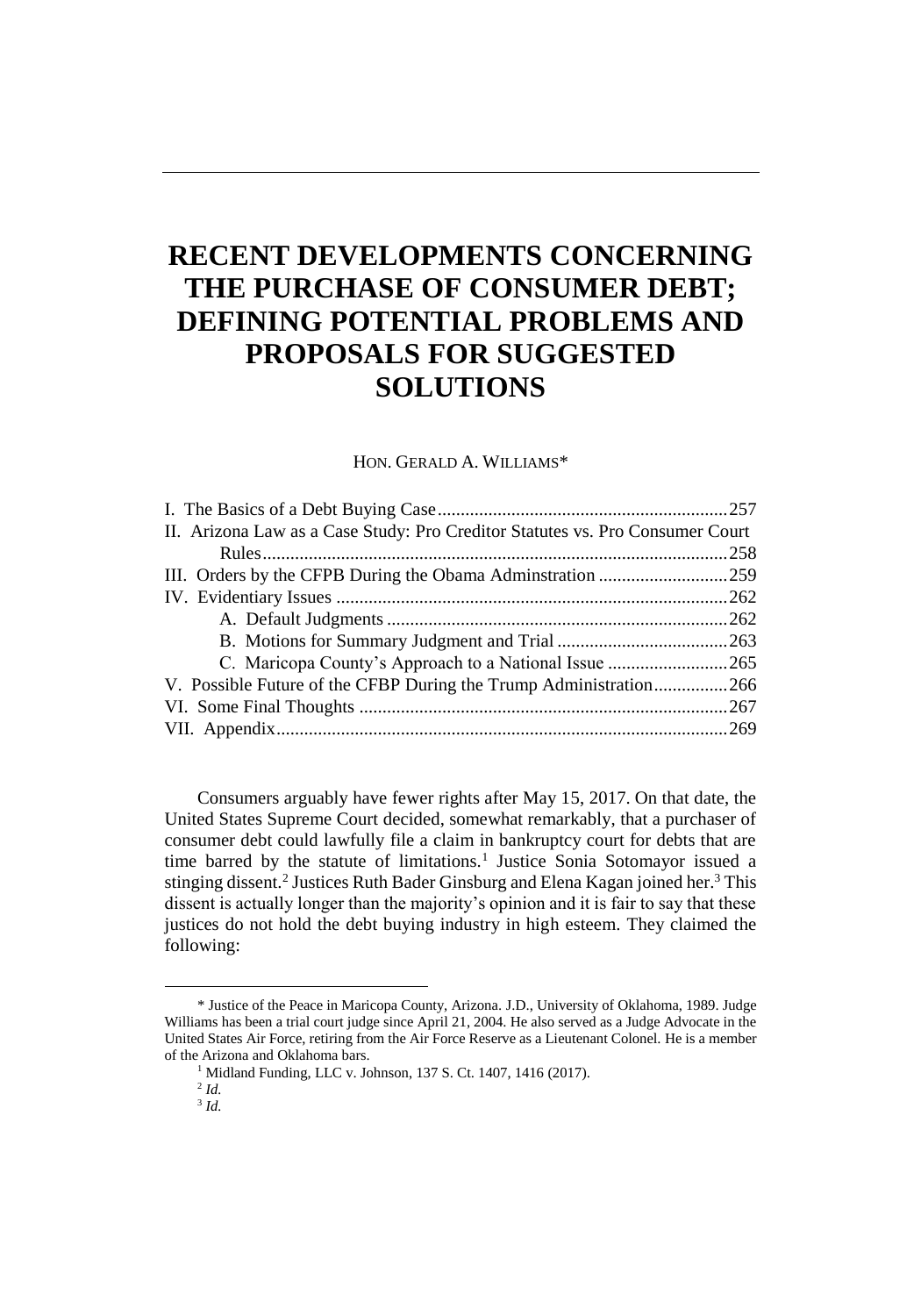Professional debt collectors have built a business out of buying stale debt, filing claims in bankruptcy proceedings to collect it, and hoping that no one notices that the debt is too old to be enforced by the courts. . . . [S]tatutes of limitations have not deterred debt buyers. . . . In most States the statute of limitations is an affirmative defense, meaning that a consumer must appear in court and raise it in order to dismiss the suit (citation omitted). . . . [C]onsumers . . . fail to defend themselves in court—in fact, according to the FTC, over 90% fail to appear at all (citation omitted). The result is that debt buyers have won "billions of dollars in default judgments" simply by filing suit and betting that consumers will lack the resources to respond.<sup>4</sup>

This comment provides background information that will allow readers to determine whether this criticism is fair.

The purchase of consumer debt is an over \$2 billion per year industry.<sup>5</sup> Most of this consumer debt is originally from unpaid credit card obligations. In the first major study of this industry, which was completed in 2013, the Federal Trade Commission examined nearly 90 million consumer accounts purchased during a three-year period.<sup>6</sup> This consumer debt had a face value totaling \$143 billion.<sup>7</sup> It was purchased for \$6.5 billion.<sup>8</sup>

<span id="page-2-1"></span><span id="page-2-0"></span>Encore Capital Group, a parent company for several debt-buying corporations, had an estimated gross collection of over \$5 billion from 2009 to 2015 with a net income that exceeded \$384 million.<sup>9</sup> During that same time frame, it purchased approximately 60 million consumer accounts with a face value of \$128 billion for \$4 billion.<sup>10</sup>

Although some consumer rights advocates and even a few judges had some doubts, there were only limited objective reasons to question the documents that were submitted as proof of the original debt and as proof that the assignment of

<sup>4</sup> *Id*. at 1416–17; *See also* Annette Jarvis & Thomas Hwang, *The Mixed Message of Midland Funding*, ORANGE COUNTY LAWYER, Sept. 2017, at 28.

<sup>5</sup> *Survey Finds Over One-in-Four Consumers Contacted By Debt Collectors Feel Threatened*, CONSUMER FINANCIAL PROTECTION BUREAU (Jan. 12, 2017), https://www.consumerfinance.gov/ab out-us/newsroom/cfpb-survey-finds-over-one-four-consumers-contacted-debt-collectors-feel-threate ned/.

 $^6$  FED. TRADE COMM'N, THE STRUCTURE AND PRACTICES OF THE DEBT BUYING INDUSTRY  $\,8\,$ (2013) (hereinafter FTC report); *see also* T. Carter, *The Debt Buyers: Lax court review and a ravenous industry and burying defendants in defaults*, 101 ABA JOUR. 54 (Nov. 2015).

<sup>7</sup> FTC report, *supra* not[e 6](#page-2-0)*.*

<sup>8</sup> *Id.*

<sup>9</sup> *Encore Capital Group, Inc., Midland Funding, LLC, Midland Credit Management, Inc., and Asset Acceptance Capital Corp*., Admin. Proceeding, File No. 2015-CFPB-0022, Consent Order, 5 (Sept. 9, 2015) available at http://files.consumerfinance.gov/f/201509\_cfpb\_consent-order-encorecapital-group.pdf.

 $^{10}$  *Id.* at 6–7.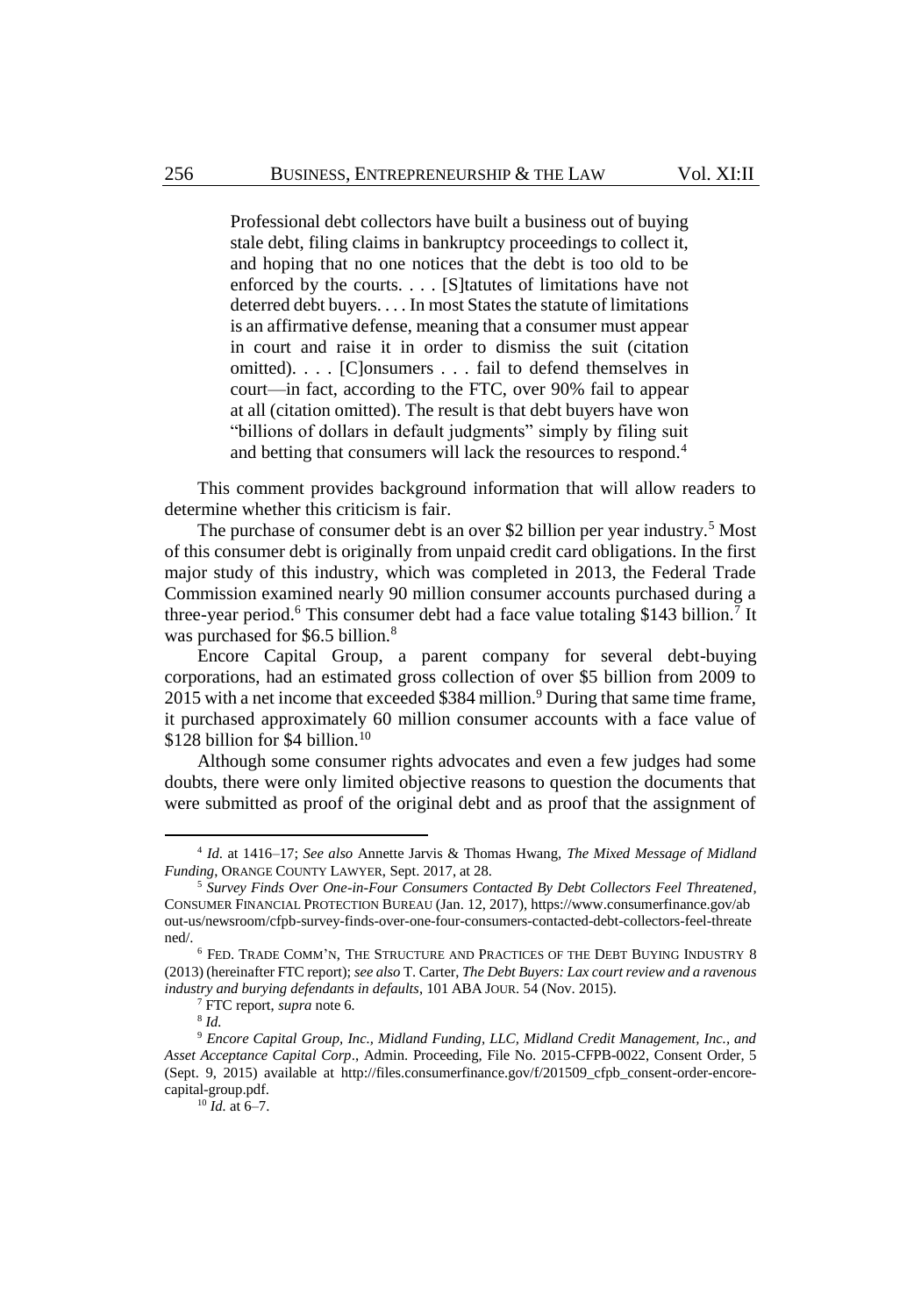that debt to the debt buyer was valid. Actions by the U.S. Consumer Financial Protection Bureau (CFPB) may have added a new set of reasons to question some of these business records. This article will explain the mechanisms used to purchase consumer debt and the impact of past and possible future actions by the CFPB. It will also look at how one state, Arizona, has approached these issues in the context of changes to statues and to court rules. Finally, there will be a discussion of evidentiary issues unique to debt buyer cases and some suggested options from courts in Maricopa County, Arizona.

#### I. THE BASICS OF A DEBT BUYING CASE

When consumers stop paying toward their credit card balance, federal regulations require that the account be charged-off, generally within 180 days of the account being past due.<sup>11</sup> Although the original creditor has written off the debt as being uncollectable, it remains a valid debt that can eventually be sold.<sup>12</sup> However, what is sold is not a collection of paper documents.

Instead, it is similar to a spreadsheet with hundreds of line items containing the debtor's name, address, account number, Social Security number, the date the debtor opened the account, the date of the debtor's last payment, the date the original creditor charged-off the debt, and the balance due.<sup>13</sup> This debt information can be, and frequently is, sold and then resold.<sup>14</sup> This electronic record is often referred to as data file.<sup>15</sup> Some collection attorneys either redact account information not belonging to the defendant or cut and paste only the defendant's information from this data file and attach it as a data strip to their initial discovery disclosures.<sup>16</sup>

Debt collectors must have certain minimum information during the collection process. Under 15 U.S.C. section 809(a), collectors of assigned debt must provide a validation notice containing (1) the amount of the debt; (2) the name of the current owner of the debt; and (3) statements explaining, in addition to other things, the right of consumers under the Fair Debt Collection Practices Act to dispute debts and to request the name and address of the original creditor, if different from the creditor that owns the debt.<sup>17</sup> However, often records are not

 $\overline{a}$ 

<sup>11</sup> FTC report, *supra* not[e 6](#page-2-0) at 21.

<sup>12</sup> *Id.* at 154.

<sup>&</sup>lt;sup>13</sup> See generally New Century Fin. Servs. v. Oughla, 98 A.3d 583, 591 (N.J. Super. Ct. App. Div. 2014) (contained a detailed discussion of the debt buying process; summary judgments were affirmed in part and were reversed in part).

<sup>14</sup> *Id.*

<sup>15</sup> *Id.* <sup>16</sup> *Id.*

<sup>17</sup> FTC Report, *supra* not[e 6,](#page-2-0) at 30–31.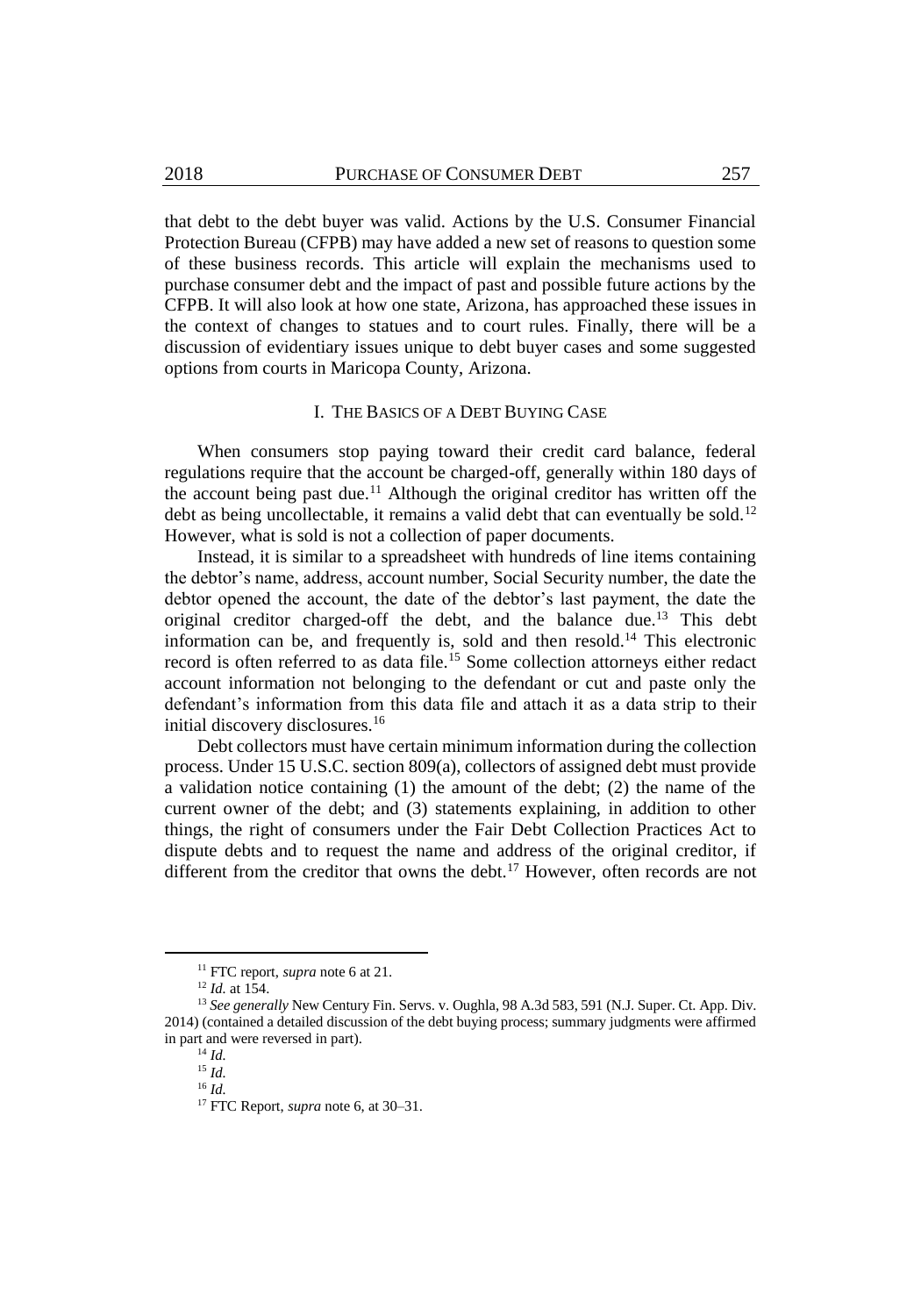available because they are not required to be maintained after a certain period of time.<sup>18</sup>

#### II. ARIZONA LAW AS A CASE STUDY: PRO CREDITOR STATUTES VS. PRO CONSUMER COURT RULES

On May 9, 2012, Governor Jan Brewer signed House Bill 2664.<sup>19</sup> It had some bipartisan support; but it was controversial.<sup>20</sup> The legislation enacted section 44-7801 of Arizona Revised Statutes, *et seq*., which identifies specific items of evidence that would be required to prove credit card indebtedness.<sup>21</sup>

The statute recognizes that an original contract or credit card application will likely be unavailable in part because consumers over the last fifteen years have applied for credit cards primarily either over the phone or online.<sup>22</sup> Merely using the card appropriately creates a binding contract.<sup>23</sup> By statute, a "cardholder is personally liable for all charges and interest incurred" on the account by either the cardholder or by any "authorized user."<sup>24</sup> An authorized user is anyone else "who has actual, implied or apparent authority to use" the credit card.<sup>25</sup>

The calculation of the amount due is also statutory.<sup>26</sup> A valid charge is defined to include purchases, cash advances, annual membership fees, delinquent payment fees, insufficient fund fees, and over the limit fees.<sup>27</sup> Subject to other state laws, the interest rate due on the account can be established either by the terms and conditions of the contract or by a billing statement that contains the interest rate.<sup>28</sup> However, some concerns about the sufficiency of documentation remained.

l

<sup>&</sup>lt;sup>18</sup> Creditors are only required to maintain records for two years "after the date the disclosures are required to be made or action is required to be taken." Truth in Lending Act (Regulation Z), 12 C.F.R. § 226.25 (2017). Original creditors are only required to maintain copies of credit card applications for 25 months. Equal Credit Opportunity Act (Regulation B), 12 C.F.R. § 202.12(b)(1) (2017).

<sup>&</sup>lt;sup>19</sup> HB 2664, State of Arizona House of Representatives, available at https://www.azleg.gov/legt ext/50 leg/2r/bills/hb2664p.pdf.

 $20$  Democrats in the Arizona House of Representatives issued a press release stating, "The new law empowers out-of-state debt collectors to force Arizona citizens to defend themselves against debts that were already paid, dismissed or forgiven." Press Release, *Governor Signs Bill Benefiting Out-Of-State Debt Collectors,* Arizona House Democrats (May 10, 2012), available at http://www.azhousede mocrats.com/2012/05/update-governor-signs-bill-benefiting.html.

<sup>21</sup> A.R.S. § 44-7801 (2017).

<sup>22</sup> *Id.*

<sup>23</sup> A.R.S. § 44-7802 (2017).

<sup>24</sup> A.R.S. § 44-7803 (2017).

<sup>25</sup> A.R.S. § 44-7801(1) (2017).

<sup>26</sup> A.R.S. § 44-7805 (2017).

<sup>27</sup> A.R.S. § 44-7801(3) (2017).

<sup>&</sup>lt;sup>28</sup> A.R.S. § 44-7805 (2017). The prejudgment interest rate is presumed to be 10% per annum unless a contract establishes a different rate. A.R.S. § 44-1201(A) (2017).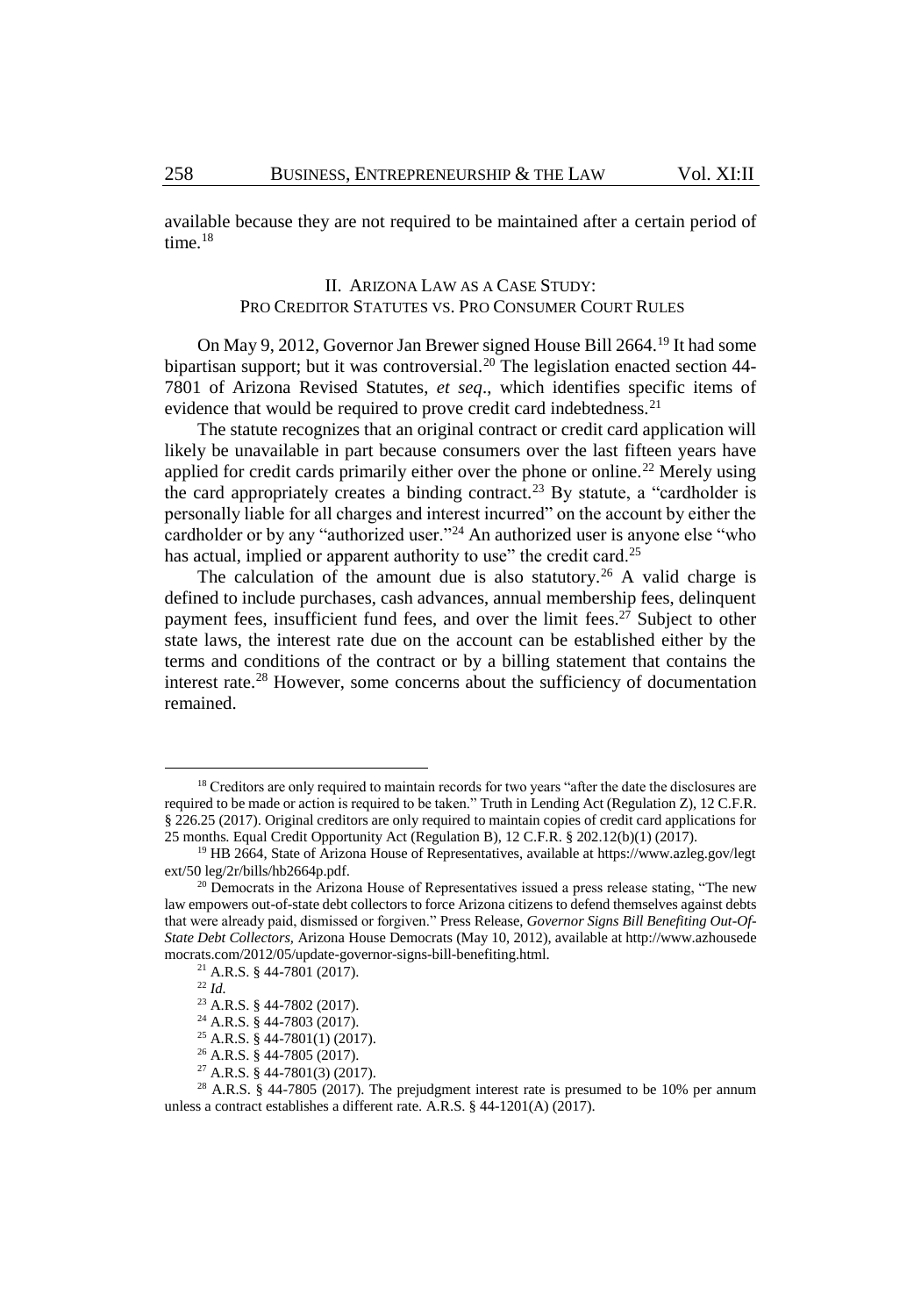As House Bill 2664 was moving through the legislative process, a committee appointed by the Chief Justice of the Arizona Supreme Court was drafting a separate set of procedural rules for justice courts.<sup>29</sup> Due to the volume of debt buyer cases filed in justice courts, rules to address concerns raised by these cases were drafted and were subsequently adopted.<sup>30</sup>

First, the name of the plaintiff generated confusion. Many defendants claimed that they ignored the summons and complaint because they knew that they had never entered into a contract with the debt buyer. In response, and even though this was already the practice of many Arizona collection attorneys, in lawsuits seeking to recover on an assigned debt, the name of the original creditor is now required to be stated in the complaint.<sup>31</sup>

Second, there was some frustration that the underlying documents in debt buyer cases were often not available during the early stages of litigation. Consequently, another special rule of civil procedure for justice courts was adopted and provides that in contested cases based on the collection of a consumer debt, the plaintiff must, as part of his or her initial disclosure statement, affirmatively disclose (when available): (1) the agreement between the creditor and the consumer; (2) any available billing statements to the consumer; (3) if the debt has been assigned, evidence that the plaintiff is the owner of the debt, and (4) information concerning the date of the last payment made by the consumer.<sup>32</sup> While this additional information at the time of the pretrial conference can be helpful, it is sometimes hard to interpret the documents in these cases in part because there is no standardized format.

#### III. ORDERS BY THE CFPB DURING THE OBAMA ADMINSTRATION

The Dodd-Frank Wall Street Reform and Consumer Protection Act set up the CFPB as a nearly completely independent agency, within the Federal Reserve System, and established it as the federal government's main regulator of consumer

<sup>29</sup> *In re Establishment of the Committee on Civil Rules of Procedure for Limited Jurisdiction Courts*, Ariz. Supreme Ct. Admin. Order No. 2011-13 (Jan. 19, 2011). The committee was chaired by Paul Julien, Judicial Education Officer. Other members of the committee included attorneys William Klain and David Rosenbaum (civil procedure subject matter experts), David Hameroff and Stanley Hammerman (collection attorneys), and George McKay, Veronika Fabian, and Anthony Young (legal aid attorneys). *Id*. The Justices of the Peace on the committee were Jill Davis, Timothy Dickerson, Maria Felix, and Gerald Williams. Superior Court Judge Hugh Hegyi also served on this committee. *Id*.

<sup>30</sup> *Id.*

<sup>&</sup>lt;sup>31</sup> Arizona Justice Court Rules of Civil Procedure (JCRCP) Rule 110(b)(2) (2017). In cases prior to the adoption of this rule, the complaints often merely alleged the existence of a contract between the defendant and the "Plaintiff or Plaintiff's assignor." Complaint at ¶ 2; Midland Funding LLC v. Rodgers, North Valley Justice Court, No. CC2009-203288 (Ariz. 2009) (case resulted in default judgment for plaintiff in 2009; after renewal of judgment, garnishment action was filed in 2017).

<sup>32</sup> JCRCP Rule 121(a)(3)(B) (2017).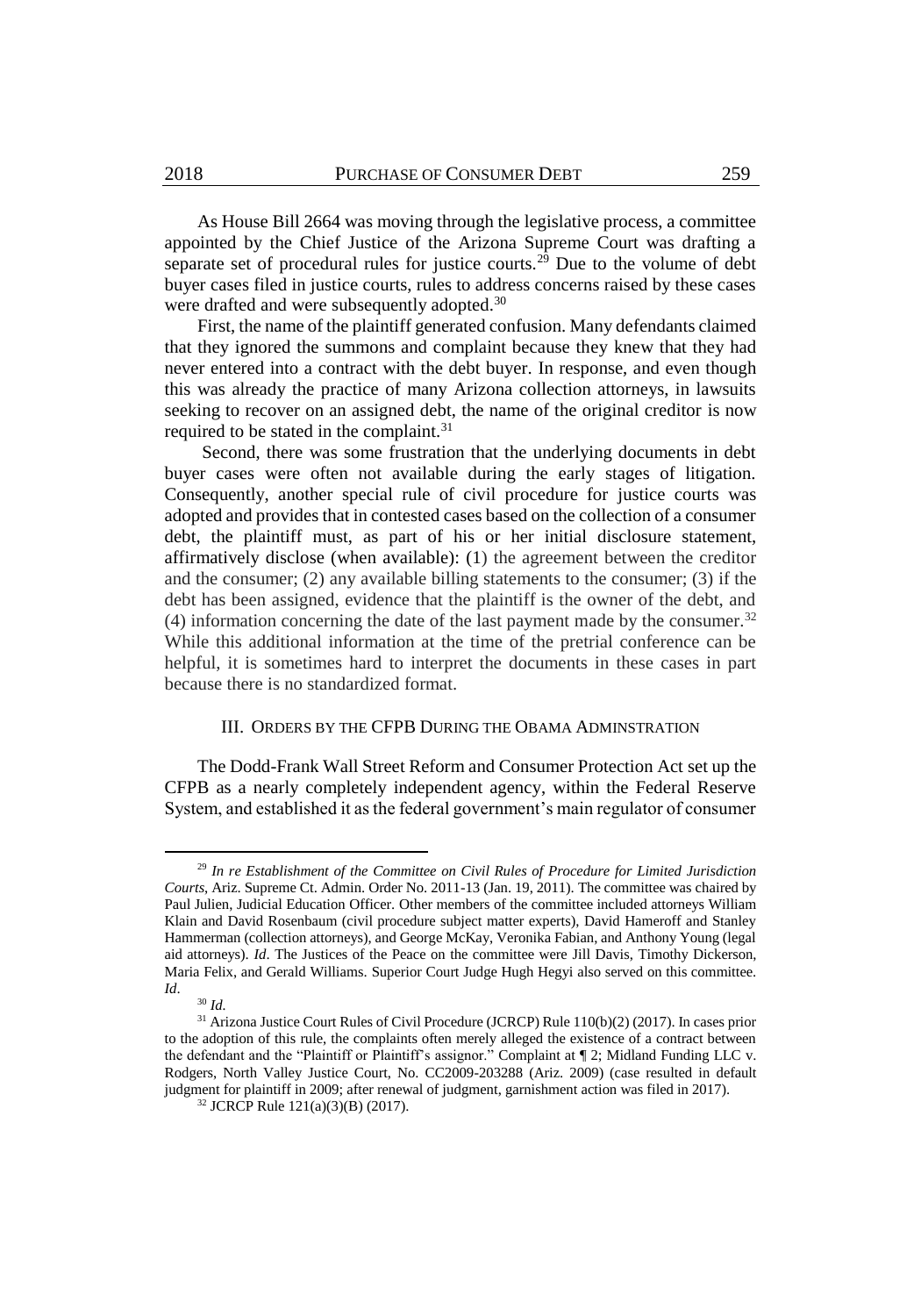<span id="page-6-0"></span>financial products and services.<sup>33</sup> On September 9, 2015, the CFPB filed a  $63$ page consent order against debt buyers Encore Capital Group, Inc., Midland Funding, LLC, Midland Credit Management, Inc., and Asset Acceptance Capital Corp.<sup>34</sup> The CFPB filed a substantially similar consent order against Portfolio Recovery Associates, LLC the same day.<sup>35</sup>

In the consent orders, the CFPB alleged that the named debt buyers' past practices violated federal law<sup>36</sup> and orders those debt buyers not to attempt to collect debts unless they have a reasonable basis for doing so.<sup>37</sup> The consent order did not prohibit the debt buyers from collecting from consumers who have acknowledged their debt. As part of a consent order, one set of debt buyers agreed to deposit up to \$42 million for the purpose of paying claims to eligible consumers.<sup>38</sup> If less than \$34 million is paid, then any surplus funds must be given to the United States Treasury.<sup>39</sup> The CFPB made the following allegations:

- The purchase agreements between the original creditors and the debt buyers acknowledge that the balances may not be accurate and that the statute of limitations may have run on some of the accounts.<sup>40</sup>
- In many cases, the original creditors refuse to provide the debt buyers with supporting documentation (e.g. billing statements to individual consumers). $41$
- The debt buyers rely on consumers to inform them when they are attempting to collect a debt based on inaccurate or erroneous information.<sup>42</sup>
- Prior to litigation, the debt buyers told consumers that their dispute was untimely and that they had the burden of proving that they did not owe the debt. However, they did not forward this correspondence to their attorneys. As a result, law firms representing the debt buyers had no knowledge of which accounts were disputed.<sup>43</sup>

<sup>33</sup> 12 U.S.C. §§ 5491, 5512 (2017). *See generally* R. Scott Adams & Bruce M. Jacobs, *Developments in the Regulation of Debt Buying*, 72 BUS. LAW. 495 (2017); Todd Zywicki, *The Consumer Financial Protection Bureau, Savior or Menace?*, 81 GEO. WASH. L. REV. 856 (2013); Eric Pearson, *A Brief Essay on the Constitutionality of the Consumer Financial Protection Bureau*, 47 CREIGHTON L. REV. 99 (2013).

<sup>34</sup> Encore Consent Order, *supra* not[e 9.](#page-2-1) 

<sup>35</sup> *In re Portfolio Recovery Associates, LLC*., Admin. Proceeding, File No. 2015-CFPB-0023, Consent Order (Sept. 9, 2015) available at http://files.consumerfinance.gov/f/201509\_cfpb\_consentorder-portfolio-recovery-associates-llc.pdf.

<sup>36</sup> Encore Consent Order, *supra* not[e 9,](#page-2-1) at 19–31. *See also* Adams & Jacobs *supra* not[e 33.](#page-6-0)

<sup>37</sup> Encore Consent Order, *supra* not[e 9](#page-2-1) at 31–41.

<sup>38</sup> *Id*. at 46.

<sup>39</sup> *Id.*

<sup>40</sup> *Id.* at 7–8.

<sup>41</sup> *Id*. at 9–10.

<sup>42</sup> *Id*. at 10.

<sup>43</sup> *Id*. at 14.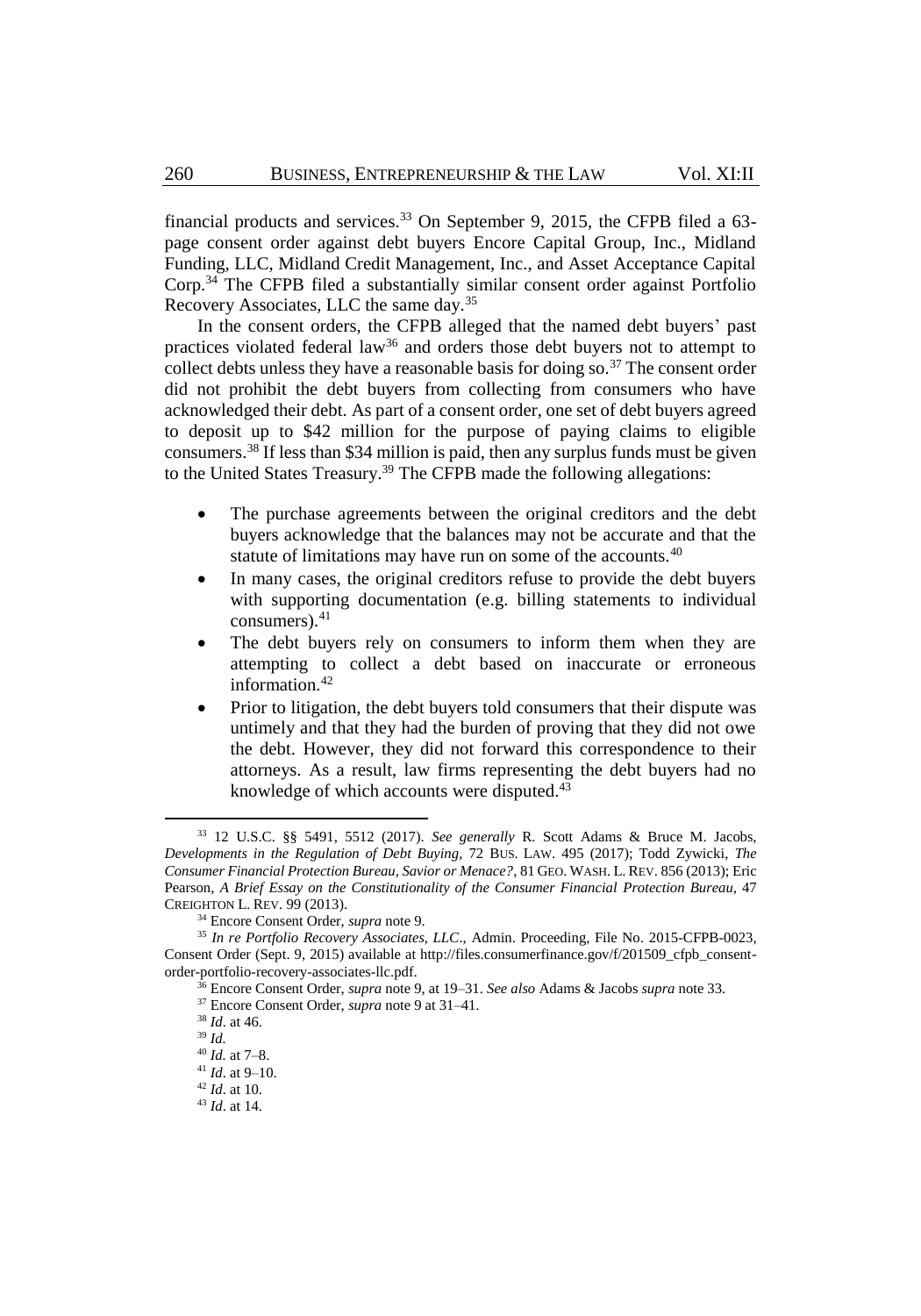The affidavits supporting the lawsuits frequently contain "false or misleading statements regarding the seller's review of unattached records." In addition, "in numerous instances from at least 2009 to 2011, Encore submitted affidavits in which affiants misrepresented that they had personal knowledge of facts contained in affidavits, including that the Consumer owed a Debt."<sup>44</sup>

In court proceedings, attorneys representing the debt buyers named in the consent orders strongly disputed the allegations from the CFPB.<sup>45</sup> Their counsel correctly pointed out that in paragraph three of both consent orders, their clients merely consented to the issuance of the CFPB order and that they did so "without admitting or denying any of the findings of fact or conclusions of law."<sup>46</sup> In short, they consented only that the CFBP had jurisdiction to issue the order and to the financial sanctions imposed by it.<sup>47</sup> Collection counsel also maintained that the terms of the consent order only applied to future cases.<sup>48</sup> But even prior to the CFBP orders being finalized, at least some debt buyers started adding language to their pleadings stating that they had attempted to work with the consumer prior to litigation.<sup>49</sup>

<sup>44</sup> *Id*. at 16–17.

 $45$  An initial response by some justices of the peace was to set pending default judgment requests in these cases for a hearing. In the North Valley Justice Court, which is located in Maricopa County, over 20 such hearings were set for October 13, 2015. An attorney representing Portfolio Recovery Associates, LLC appeared, as did several attorneys representing individual cases from Midland Funding, LLC. The information in this paragraph is largely from those hearings. *See also* Press Release, *Encore Enters Settlement Agreement with Consumer Financial Protection Bureau*, ENCORE CAPITAL GROUP (Sept. 9, 2015), https://www.encorecapital.com/?press-release=encore-enterssettlement-agreement-with-consumer-financial-protection-bureau.

<sup>46</sup> Encore Consent Order, *supra* not[e 9,](#page-2-1) at 2.

<sup>47</sup> *See id.*

<sup>48</sup> *Id.*

<sup>49</sup> *Id.* Some of the attorneys representing Midland Funding, LLC started opening their complaints with the following language:

<sup>1.</sup> Plaintiff, Midland Funding, LLC, owns portfolios of consumer receivables, which it attempts to collect. When working with individual consumers, Plaintiff, Midland Funding, LLC, and its affiliates (collectively "Midland") generally attempt to contact consumers like Defendant through several means, all in an effort to establish contact and to resolve the underlying obligation. In doing so, Midland attempts to assess each consumer's willingness to pay, though phone calls, letters, or other means. Midland attempts to exclude consumers from its collection efforts where Midland believes those consumers are facing extenuating circumstances or hardships that would prevent them from making any payments.

<sup>2.</sup> When Midland contacts consumers, it strives to treat consumers with respect, compassion, and integrity. Midland works with consumers in an effort to find mutually-beneficial solutions, often offering discounts, hardship plans, and payment options. Midland's efforts are aimed at working with consumers to repay their obligations and to attain financial recovery. Midland strives to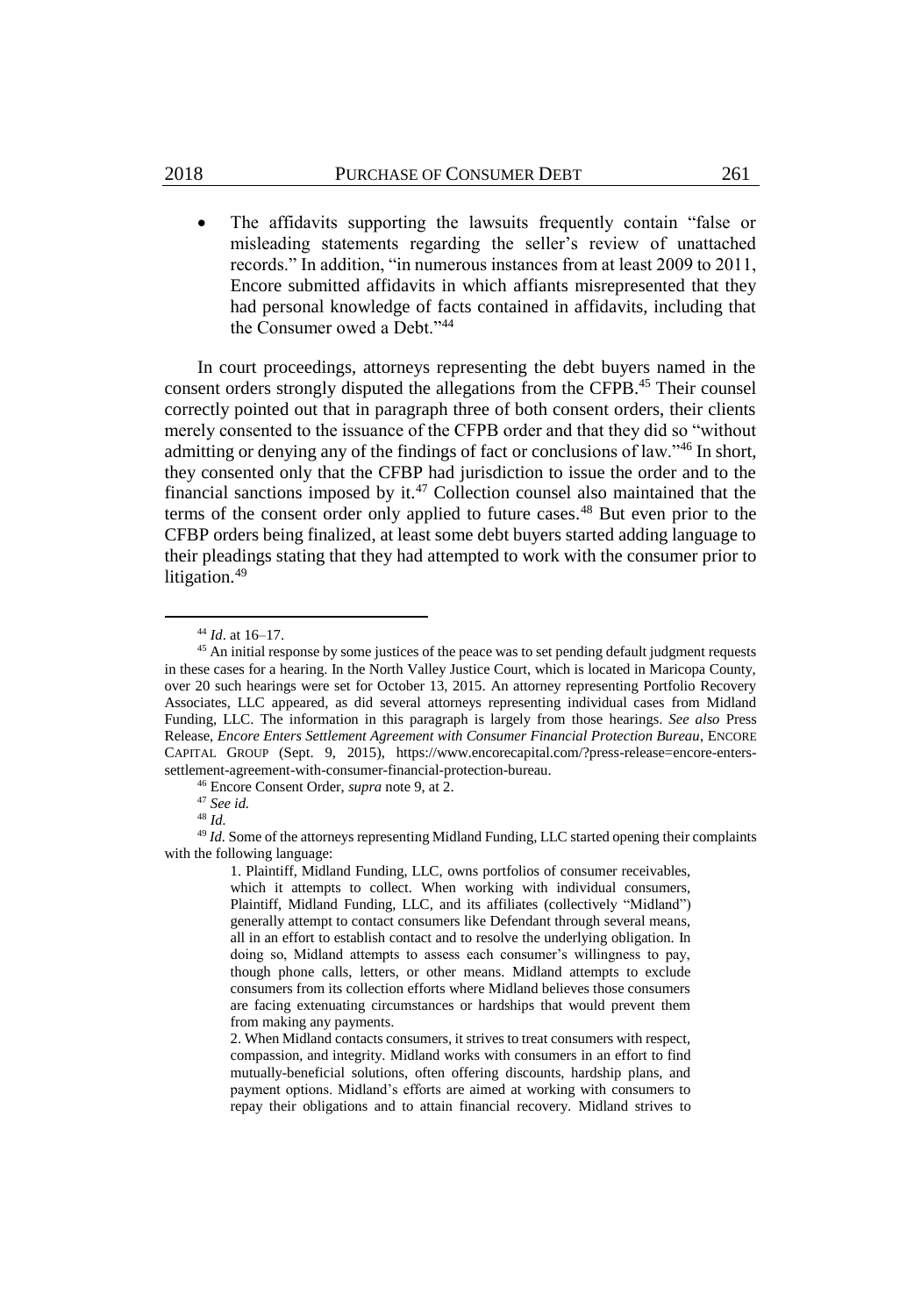#### IV. EVIDENTIARY ISSUES

The announcement of the consent orders caused some concern within Arizona's justice courts, where consumer debt collection cases by debt buyers are typically filed in that state.<sup>50</sup> From January 1, 2014 until September 14, 2015,<sup>51</sup> the following cases, which involve parties named in the consent orders, were filed in Justice Courts in Maricopa County<sup>52</sup>: Midland Funding filed 27,813 cases, Asset Acceptance filed 495 cases, and Portfolio Recovery filed 12,816 cases. As significant as those numbers are, they do not include the additional thousands of cases that are always becoming active again through garnishment actions or through requests to renew judgments.<sup>53</sup>

#### *A. Default Judgments*

While the law has not changed,<sup>54</sup> the CFPB consent orders may have the practical effect of requests for different or additional documentation to

Midland Funding LLC v. De La Cueva, North Valley Justice Court, No. CC2014-195210 (Ariz. 2012) (summary judgment granted for the plaintiff).

<sup>50</sup> Brian Stauffer, *Rubber Stamp Justice: US Courts, Debt Buying Corporations, and the Poor,* HUMAN RIGHTS WATCH (Jan. 20, 2016), https://www.hrw.org/report/2016/01/20/rubber-stamp-justi ce/us-courts-debt-buying-corporations-and-poor.

<sup>51</sup> This is the date many Arizona judges became aware of the consent orders.

<sup>53</sup> *Id.*

<span id="page-8-0"></span>engage in dialogue that is honorable and constructive, and to play a positive role in consumers' lives.

<sup>3.</sup> Despite Midland's efforts to reach consumers and resolve the consumer's obligations, only a percentage of consumers choose to engage with Midland. Those who do are often offered discounts or payment plans that are intended to suit their needs. Midland would prefer to work with consumers to establish voluntary payment arrangements resulting in the resolution of any underlying obligations. However, the majority of Midland's consumers ignore calls or letters, and some simply refuse to repay their obligations despite an apparent ability to do so. When this happens, Midland must decide then whether to pursue collection through legal channels, including litigation like the present case against Defendants. Although the account is now in litigation, Plaintiff remains willing to explore a mutually-beneficial solution through voluntary payment arrangements, if possible.

<sup>&</sup>lt;sup>52</sup> There are 26 justice courts in Maricopa County, Arizona. The judicial officer for each justice court is an elected justice of the peace. Ariz. Rev. Stat. Ann. § 22-111 (2017). The cities of Phoenix, Glendale, Tempe, Scottsdale, Mesa, Gilbert, and Chandler are included within Maricopa County. See Court Locations, Maricopa County Justice Courts, http://justicecourts.maricopa.gov/Locations/i ndex. aspx.

<sup>54</sup> *Introduction to the Justice Court Rules of Civil Procedure*, https://webcms.pima.gov/ UserFiles/Servers/Server\_6/File/Government/JC-GreenValley/R120006.pdf (last visited Mar. 8, 2018). The actual default standards are fairly straightforward. "A party who has been properly served with a complaint, a third-party complaint, a counterclaim, or a cross-claim and who fails to file a written answer or response within the time allowed may be defaulted as provided i[n Rule 140."](https://a.next.westlaw.com/Link/Document/FullText?findType=L&pubNum=1093984&cite=AZSTJCRCPRR140&originatingDoc=N2A7DB0B00DDD11E2A626EF9DD6EFA1DD&refType=LQ&originationContext=document&transitionType=DocumentItem&contextData=(sc.Category)) JCRCP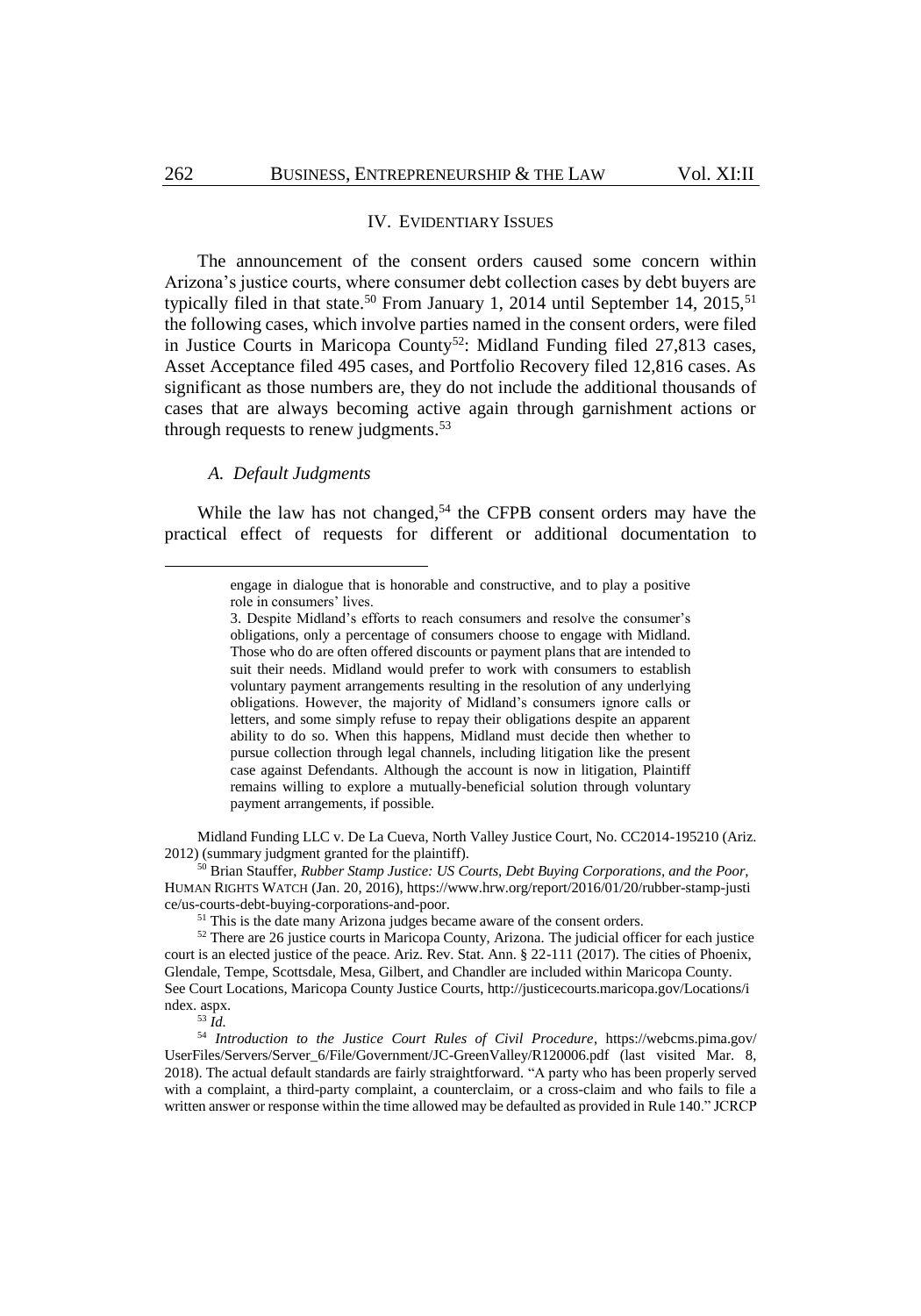substantiate a complaint, even in a default setting. In fact, some judges may be reluctant to sign a default judgment in debt buyer cases unless the plaintiff, through pleadings or at a hearing, can establish how the case before the court is different than the ones referenced in the consent orders.

#### *B. Motions for Summary Judgment and Trial*

The law in this area has not changed either.<sup>55</sup> However, the allegations in the consent orders could create some proof problems when it comes to the potential admission of documentary evidence under the business records exception to the hearsay rule. 56

The plaintiff's witnesses in debt buyer cases are frequently in the position, whether submitting an affidavit in connection with a pleading or providing trial testimony, of being a type of records-custodian-by-proxy.<sup>57</sup> During trials, it is usually undisputed that these witnesses neither prepared the documents they are testifying about nor have any first-hand knowledge of the day-to-day business practices of the corporation that did.<sup>58</sup> For example, a witness may testify that he or she is employed by the debt buyer and has never worked for Citibank Visa, but that she is familiar with the records of Citibank Visa because she sees them so frequently and can tell that they were purchased electronically.

 $\overline{a}$ 

Rule 114(d). Under Rule 140(e), "A party may request the entry of a default judgment without a hearing if the party's claim is for a specific amount, or if the claim is for an amount that can be determined by a mathematical calculation. The party requesting the entry of a default judgment without a hearing must attach to the request for entry of a default judgment without a hearing a supporting affidavit concerning the claimed amount, along with attachments that prove the amount of the claim." JCRCP Rule 114(e). The standard from the superior court default judgment rule is, "Averments in a pleading to which a responsive pleading is required, other than those as to the amount of damage, are admitted when not denied in the responsive pleading. Averments in a pleading to which no responsive pleading is required or permitted shall be taken as denied or avoided." Ariz. R. Civ. P. 8(d); *see also* Conor P. Duffy, *A Sum Uncertain: Preserving Due Process and Preventing Default Judgments In Consumer Debt Buyer Lawsuits In New York*, 40 FORDHAM URB. L.J. 1147 (2013).

<sup>55</sup> *Introduction to the Justice Court Rules of Civil Procedure, supra* not[e 54](#page-8-0)*.* "The judge may grant a summary judgment motion if the record before the court shows that there is no genuine issue as to a material fact, and that the moving party is entitled to judgment as a matter of law." JCRCP Rule 129(d). A party seeking summary judgment must support its motion with specific facts that are admissible as evidence. *See* Ariz. R. Civ. P. 56(e); *GM Dev. Corp. v. Cmty. Am. Mortg. Corp.,* 795 P.2d 827, 834 (Ct. App.1990). A party opposing summary judgment must contest the accuracy of the moving party's evidence with specific, admissible facts. *See* Ariz. R. Civ. P. 56(e); *see also Florez v. Sargeant,* 917 P.2d 250, 255 (1996). A plaintiff cannot shift the burden of proof to the defendant by filing a motion for summary judgment. Wells Fargo Bank, N.A. v. Allen, 231 P.3d 195, 199-201 (Ct. App. 2012) (credit card collection case).

<sup>56</sup> Fed. R. Evid. 410.

<sup>57</sup> Larry Primeaux, *Laying the Foundation for a Business Record*, THE BETTER CHANCERY PRACTICE BLOG (Mar. 3, 2011), https://betterchancery.com/2011/03/03/laying-the-foundation-for-abusiness-record/.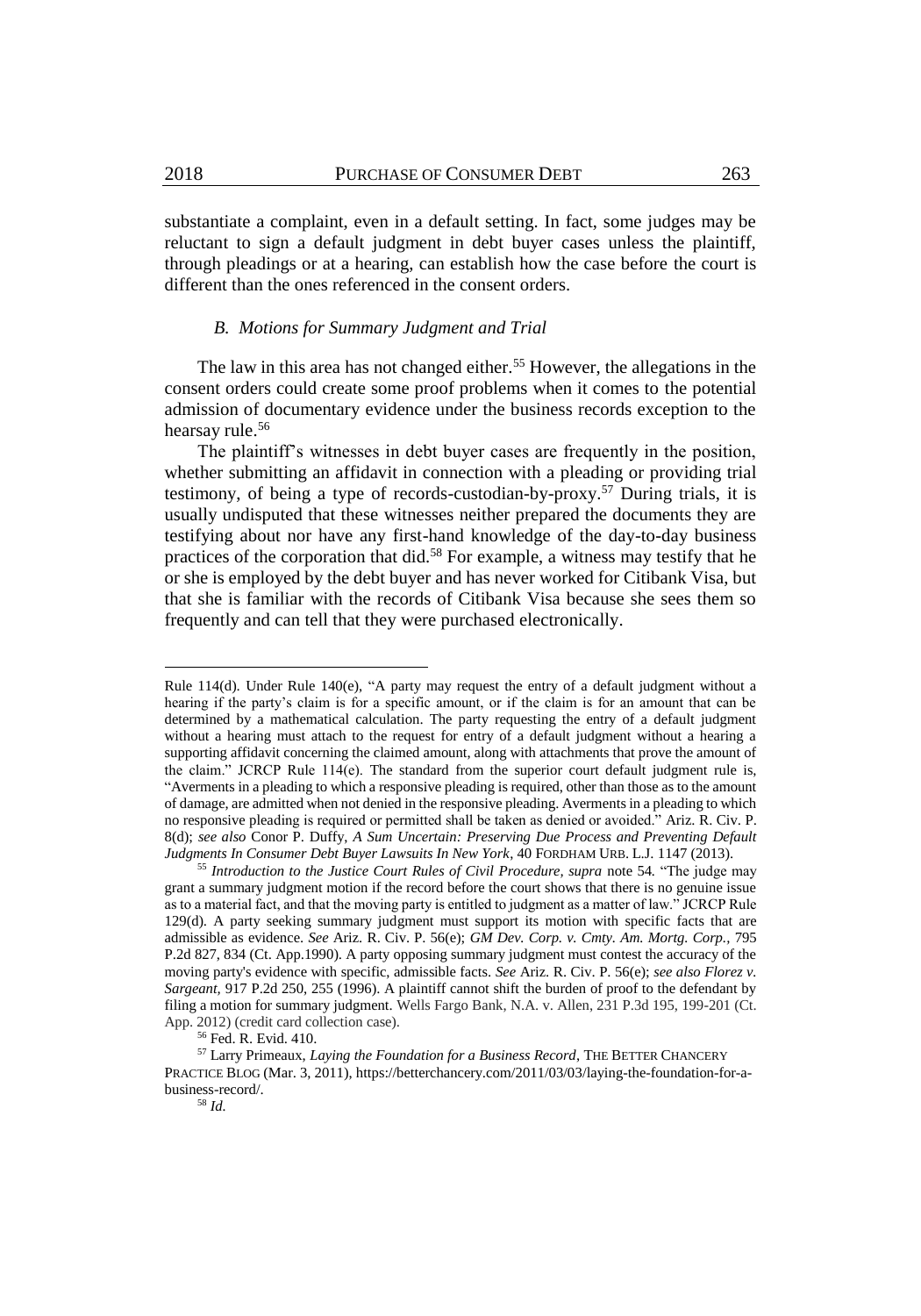Many, if not most, judges allow this type of testimony and admit the records, in part because the business records exception does not require the records custodian to have actually created the records.<sup>59</sup> In addition, under the "adoptive business records doctrine," business records from one company can be admitted if purchased and regularly relied on by another company.<sup>60</sup> Judges concerned about the reliability of these records will typically admit them and hold that any concerns go toward the weight and not toward admissibility.

In the consent orders, the CFPB claimed that debt buyer's employees, based on their past dealings with account sellers, knew "that a specific portfolio of the seller's accounts might contain unreliable data, but continued to represent that Consumers owed the claimed amount on the accounts in question without obtaining and reviewing additional information that would provide a reasonable basis for such claims."<sup>61</sup> The CFPB also alleged that the debt buyers prepared or presented misleading collection affidavits because in numerous instances the "affiants had not reviewed account-level documentation from the original Creditor corroborating the Consumer's Debt; . . . Debt seller affiants had not reviewed hard copy records corroborating the Consumer's Debt; . . . [and] [debt buyer] affiants did not have personal knowledge of the individual Consumer defendant's indebtedness."<sup>62</sup> Given these allegations from the federal government, collection attorneys could face additional hurdles when seeking the admission of similar documents into evidence in some cases.<sup>63</sup>

<sup>61</sup> Encore Consent Order, *supra* not[e 9](#page-2-1) at 20.

<sup>59</sup> Rayner v. Stauffer Chem. Co., 120 P.2d 1240, 1246 (Ct. App. 1978) (Expert witness, who did not actually conduct the experiments, can testify that chemical company's records were made in the ordinary course of business).

<sup>60</sup> *Air Land Forwarders, Inc. v. United States,* 172 F.3d 1338, 1344 (Fed. Cir. 1999). *See also Saks Int'l, Inc. v. M/V "Exp. Champion",* 817 F.2d 1011, 1013 (2d Cir. 1987) (following the adoptive business records doctrine); *United States v. Ullrich,* 580 F.2d 765, 771-72 (5th Cir. 1978); Acarta, LLC v. Partridge, No. 1 CA-CV 14-0467, Not reported in P.3d, 2015 WL 5438105 (Ct. App. 2015) (unpublished opinion concerning a card from Chase Bank); Midland Funding, LLC v. Howell, No. 1 CA-CV13-0015, Not reported in P.3d, 2013 WL 6008724 (Ct. App. 2013) (unpublished opinion concerning a Home Depot card from Citibank); *see also* Vassalle v. Midland Funding LLC, No. 3:11 CV 96, 2012 U.S. Dist. LEXIS 151101, (N.D. Ohio July 5, 2012) (Federal Special Master concluded that Midland's affidavits meet the requirements of Fed. R. Evid. 803(6)).

<sup>62</sup> *Id.* at 22.

<sup>&</sup>lt;sup>63</sup> Even prior to the CFPB Consent Orders, the use of conclusory affidavits in support of motions for summary judgment in debt buyer cases had been rejected. Seth v. Midland Funding, LLC, 997 N.E.2d 1139 (Ind. Ct. App. 2013).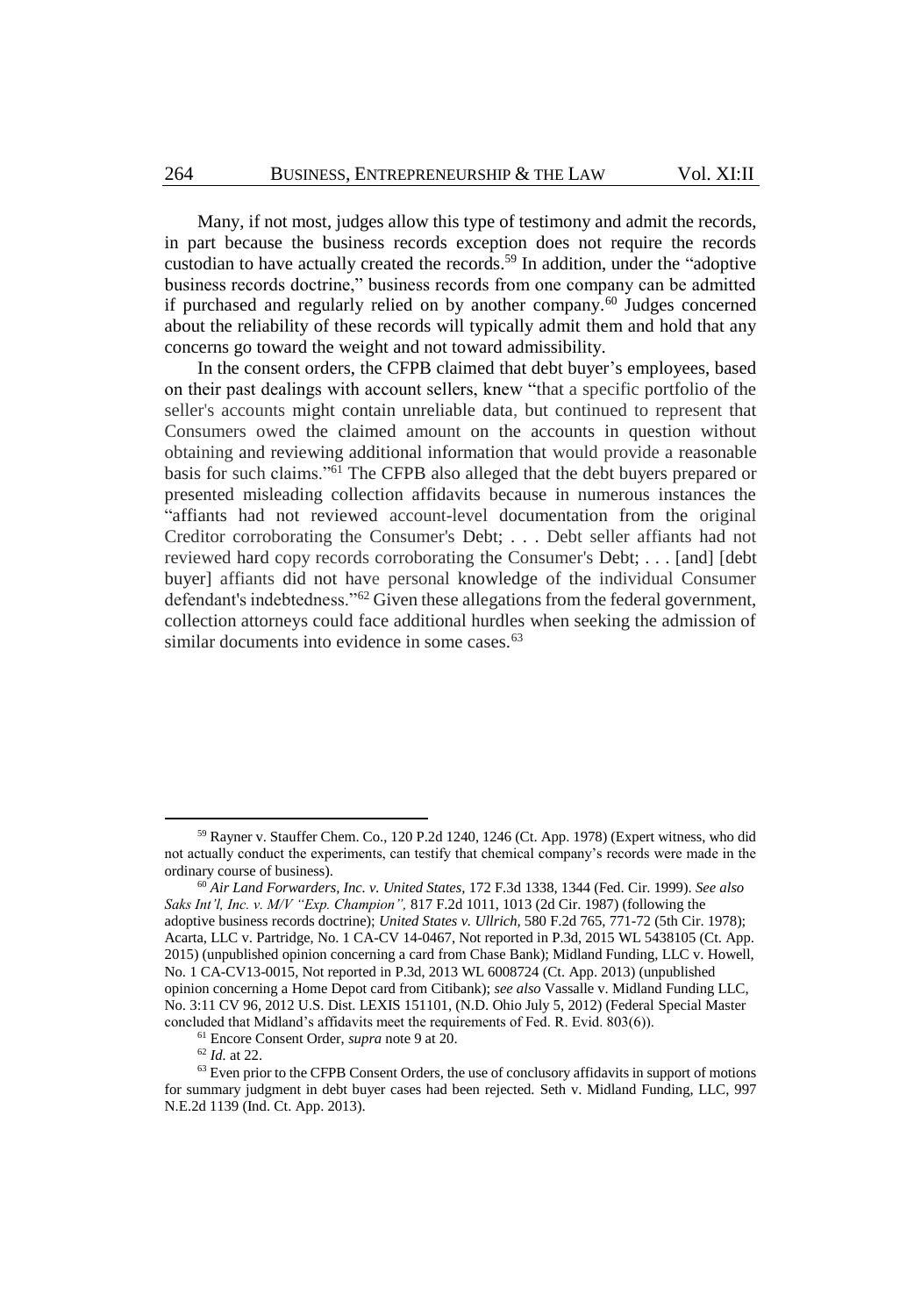#### *C. Maricopa County's Approach to a National Issue*

The consent orders triggered requests for some type of additional evidence that was over and above what had been provided in the past.<sup>64</sup> As plaintiffs submit substantially similar documentation in support of their cases, judges may want some type of assurance that the conduct alleged in the consent orders did not occur in the particular case before their courts.

While judges attempt to work with other judges for purposes of standardization and consistency,<sup>65</sup> there is at least a chance that some judges will require different levels of documentation than other judges in order for a plaintiff in a debt-buyer case to substantiate his or her claims. Some judges may request a declaration, similar to what is requested in a verified pleading.<sup>66</sup> Others may request some type of additional affidavit.<sup>67</sup> In additional to possible inconsistency, there are some obvious judicial ethics issues.

Judges are usually prevented from considering information that is outside of the record and usually cannot do their own independent investigations concerning questions of fact.<sup>68</sup> In these cases, judges arguably can take judicial notice of the consent orders *sua sponte*; <sup>69</sup> but even so, judicial officers will need to be constantly striking a balance between ensuring that there is a factual and legal

<sup>64</sup> Amy E. Martinez, *CFPB Reveals Specific Consent Orders with Legal Debt Firm, Partners, and Debt Purchaser*, GERACI LAW FIRM (Aug. 30, 2017), https://geracilawfirm.com/cfpb-revealsspecific-con sent-orders-with-legal-debt-firm-partners-and-debt-purchaser.

<sup>65</sup> Justices of the Peace in Maricopa County have a well-established Best Practices Committee for this very purpose. Other jurisdictions do as well. Peter Vieth, *Collections Best Practices Adopted*, VIRGINIA LAWYERS WEEKLY, Nov. 26, 2012.

<sup>66</sup> ARIZ. R. CIV. P. 11(b); JCRCP Rule 109(c).

<sup>67</sup> Justice Courts in Maricopa County, Arizona developed an affidavit for this purpose. See Appendix A to this article. Indiana has one as well. IND. R. OF TRIAL PROCED. 9.2. The model affidavit includes language that requires identification of the original owner and subsequent purchasers, the amount of the unpaid balance, the date the account was opened, the date and the amount of the last payment, the type of consumer (e.g. name of the store or company issuing the card), the amount of any late fees, and a calculation of the interest rate. APPENDIX A, AFFIDAVIT OF DEBT.

<sup>68</sup> *See Code of Conduct For United States Judges,* UNITED STATES COURTS (March 20, 2014), http://ww w.uscourts.gov/judges-judgeships/code-conduct-united-states-judges.

<sup>69</sup> ARIZ. R. EVID. 201(b) and 201(c)(1). *See generally* Interstate Nat. Gas Co. v. S. Cal. Gas Co., 209 F.2d 380, 385 (9th Cir. 1953) (Courts may take judicial notice of records and reports of administrative bodies). Some may argue that it is improper for judges to take judicial notice of the consent orders because they are binding only on the parties and do not provide a private right of action. Housdan v. JP Morgan Chase Bank, N.A., No. 3:13-CV-543-CWR-FKB, 2014 U.S. Dist. LEXIS 134532 (S.D. Miss. Sept. 24, 2014) (*citing* Blue Chip Stamps v. Manor Drug Stores, 421 U.S. 723, 750 (1975) (holding a consent order is a consent decree that cannot be enforced in a collateral proceeding)).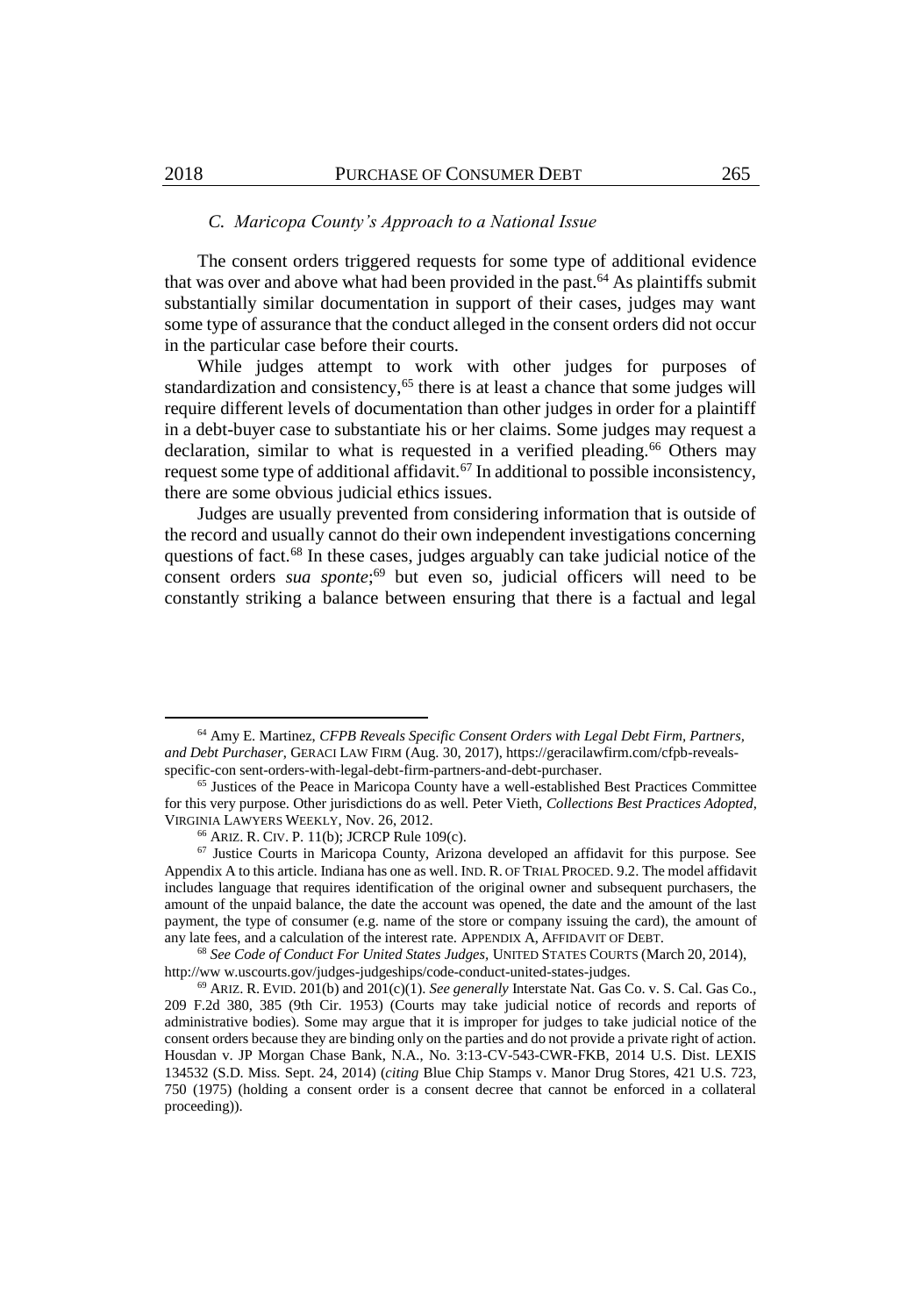basis for judgments in these cases<sup>70</sup> and crossing a line of neutrality to the point when the judge is an advocate for the debtor. $71$ 

#### V. POSSIBLE FUTURE OF THE CFBP DURING THE TRUMP ADMINISTRATION

<span id="page-12-0"></span>Almost immediately, the Trump Administration recommended a "significant restructuring in the authority and execution of regulatory responsibilities by the CFPB."<sup>72</sup> However, the CFPB's actions against debt-buyers were apparently not a significant source of concern. The attacks instead focused on the structure of the CFPB and on perceived abuses in its approach to enforcement.<sup>73</sup> The Trump Administration claimed that the CFPB would allege that a company had violated the law at the same time it announced what the law was by way of an enforcement action.<sup>74</sup>

But reports of the CFPB's near abolition<sup>75</sup> may be premature. The CFPB has filed twenty nine significant enforcement actions in 2017, including against JP Morgan Chase<sup>76</sup> and American Express.<sup>77</sup> The CFPB directed American Express

<sup>73</sup> U.S. Dept. Treasury, *supra* not[e 72,](#page-12-0) at 79–92.

<sup>74</sup> *Id.* at 82.

 $\overline{a}$ 

 $70$  Judges are required to perform all duties fairly and impartially. ARIZ. CODE OF JUDICIAL CONDUCT, Rule 2.2 (2017).

<sup>&</sup>lt;sup>71</sup> "It is not a violation of this rule for a judge to make reasonable accommodations to ensure selfrepresented litigants the opportunity to have their matters fairly heard." ARIZ. CODE OF JUDICIAL CONDUCT, Rule 2.2., Comment 4 (2017).

<sup>72</sup> U.S. Dept. Treasury, *A Financial System That Creates Economic Opportunities: Banks and Credit Unions*, U.S. DEPT. OF THE TREASURY (June 2017), https://www.treasury.gov/presscenter/press-releases/Documents/A%20Financial%20System.pdf; *see also* Alan Rappeport & Matthew Goldstein, *Trump Administration Says Financial Watchdog Agency Should Be Defanged*, N.Y. TIMES (Jun. 12, 2017), https://www.nytimes.com/2017/06/12/business/banking-regulationsconsumer-financial-protecti on.html; Office of Management and Budget, Major Savings and Reforms, Budget of the U.S. Government, Fiscal Year 2018, 158 (2018) (heading titled, "Restructure the Consumer Financial Protection Bureau").

<sup>75</sup> Sheelah Kolhatkar, *What is the fate of the Consumer Financial Protection Bureau?*, THE NEW YORKER (Sept. 7, 2017), https://www.newyorker.com/business/currency/what-is-the-fate-of-theconsu mer-financial-protection-bureau.

<sup>76</sup> *In re JP Morgan Chase Bank, N.A*., Admin. Proceeding, File No. 2017-CFPB-0015, Consent Order (Aug. 2, 2017), available at https://s3.amazonaws.com/files.consumerfinance.gov/f/documents /201708\_cfpb\_JPMorgan-Chase\_consent-order.pdf (alleging Chase Bank failed to have adequate processes for accurately reporting checking account information).

<sup>77</sup> *In re American Express Centurion Bank and American Express Bank, FSB*, Admin. Proceeding, File No. 2017-CFPB-0016, Consent Order (Aug. 23, 2017), available at https://s3.amazonaws.c

om /files.consumerfinance.gov/f/documents/201708\_cfpb\_american-express\_content-order.pdf (alleging American Express did not provide certain offers to consumers with Spanish language preferences that were available to those without Spanish language preferences).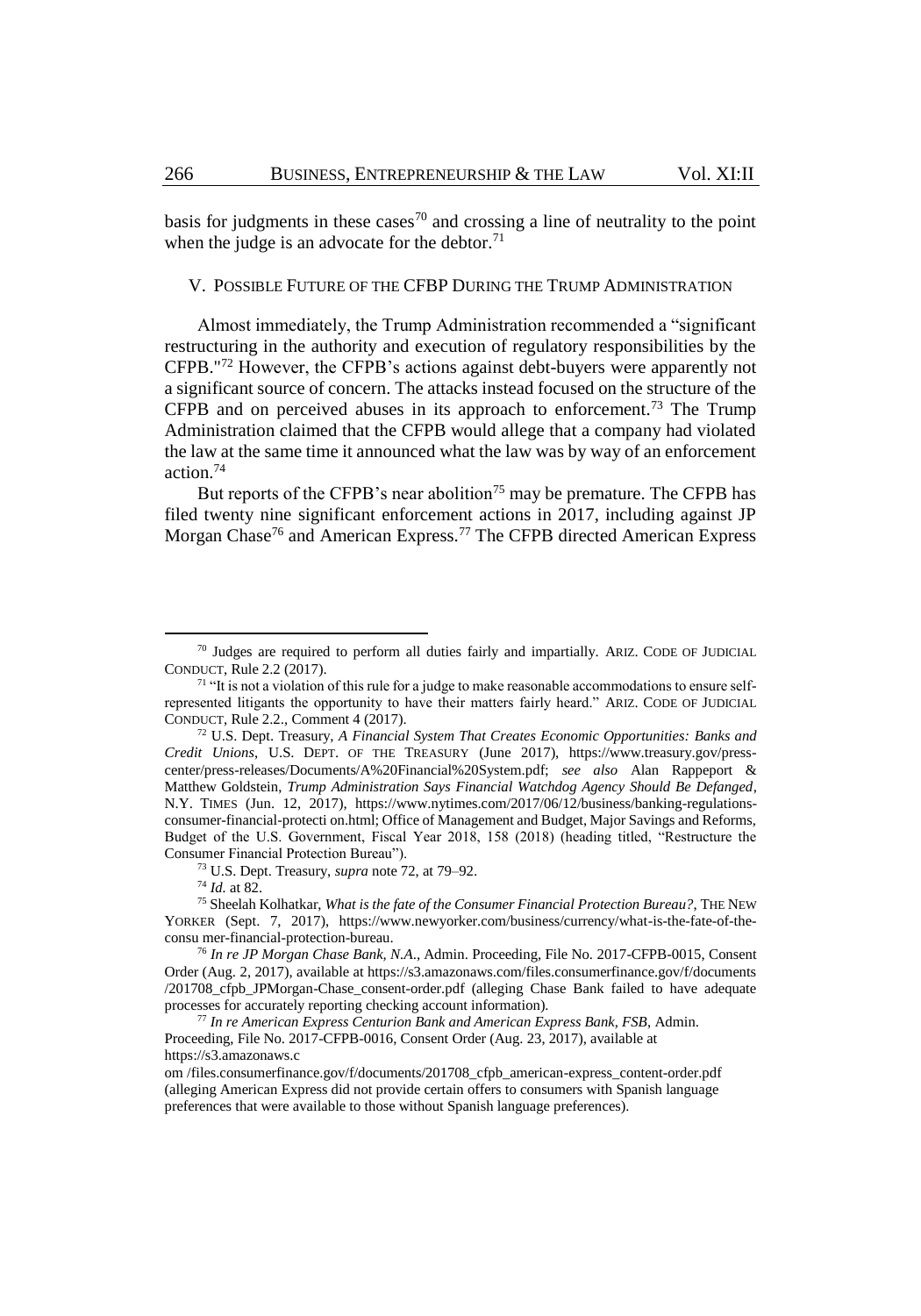to provide \$96 million in remediation<sup>78</sup> and fined Chase \$4.6 million.<sup>79</sup> But in spite of these actions, as long as Republicans favoring limited government are in power at the federal level, any extremely powerful regulatory agency with arguably minimal oversight by elected officials is going to remain unpopular.<sup>80</sup> The House of Representatives, by a party line vote of 232 to 186, passed the Financial CHOICE Act.<sup>81</sup> It would essentially strip away the CFPB's enforcement and regulatory authority, allow the President to fire the CFPB director, and mandate that funding for the CFPB would need to go through Congress.<sup>82</sup> When CFPB Director Richard Corday resigned to run for Governor of Ohio, President Trump appointed White House Budget Director Mick Mulvaney, who was accused of being openly hostile to the CFPB's mission.<sup>83</sup>

#### VI. SOME FINAL THOUGHTS

Debt buying cases have the potential to generate frustration. The vast majority are resolved by a judge signing a default judgment. In those cases, it is

<sup>82</sup> Financial CHOICE Act of 2017, H.R. 10, 115th Cong. (2017) (legislation has 40 co-sponsors from 26 states). *See also* Geoff Bennett, *House Passes Bill Aimed At Reversing Dodd-Frank Financial Regulations*, NATIONAL PUBLIC RADIO (June 8, 2017),

http://www.npr.org/2017/06/08/5320363

<sup>78</sup> Press Release, *CFPB and American Express Reach Resolution to Address Discriminatory Card Terms in Puerto Rico and U.S. Territories*, CONSUMER FINANCIAL PROTECTION BUREAU (Aug. 23, 2017), https://www.consumerfinance.gov/about-us/newsroom/cfpb-and-american-expressreach-reso lution-address-discriminatory-card-terms-puerto-rico-and-us-territories/.

<sup>79</sup> Press Release, *CFPB Takes Action Against JP Morgan Chase for Failures Related to Checking Account Screening Information*, CONSUMER FINANCIAL PROTECTION BUREAU (Aug. 2, 2017), https://www.consumerfinance.gov/about-us/newsroom/cfpb-takes-action-against-jpmorgan-chasefail ures-related-checking-account-screening-information/. *See also The Honorable Patrick J. Toomey, United States Senate*, Comp. Gen. B-329129, 2017 WL 6016701 (Dec. 5, 2017) (CFPB bulletin concerning indirect auto lenders is a nonbinding general statement of policy).

<sup>80</sup> *See* Kate Berry, *Justice Department turns against CFPB in constitutionality case*, AMERICAN BANKER (Mar. 6, 2017), https://www.americanbanker.com/news/justice-department-turns-againstcfpb-in-constitutional-court-case; Alden Abbott & Todd Zywicki, *How Congress Should Protect Consumers' Finances*, THE HERITAGE FOUNDATION (Feb. 28, 2017), http://www.heritage.org/markets-and-finance/report/how-congress-should-protect-consumers-financ es.

<sup>81</sup> Final Vote Results for Roll Call 299, Financial CHOICE Act of 2017, H.R. 10, Jun. 8, 2017, available at http://clerk.house.gov/evs/2017/roll299.xml.

<sup>74/</sup> house-passes-bill-aimed-at-reversing-dodd-frank-financial-regulations; Press Release, *5 Reasons to Support the Financial CHOICE Act*, SPEAKER PAUL RYAN (June 5, 2017) (describing the CFBP as being "unchecked, unconstitutional, and unaccountable") https://www.speaker.gov/general/5 reasons-support-financial-choice-act.

<sup>83</sup> Sylvan Lane, *Dem Attorneys General Blast Trump for Mulvaney Appointment to Consumer Bureau*, THE HILL (Dec. 12, 2017), http://thehill.com/policy/finance/364543-dem-attorneys-generalblast-trump-for-mulvaney-appointment-to-consumer-bureau; *contra* Colin Hanna, *With CFPB, GOP Can Finally Make Good on Abolishing Federal Agencies,* THE HILL (Dec. 11, 2017), http://thehill.com/opinion/white-house/364245-shutter-the-cfpb-conservatives-can-finally-make-goo d-on-calls-to-abolish.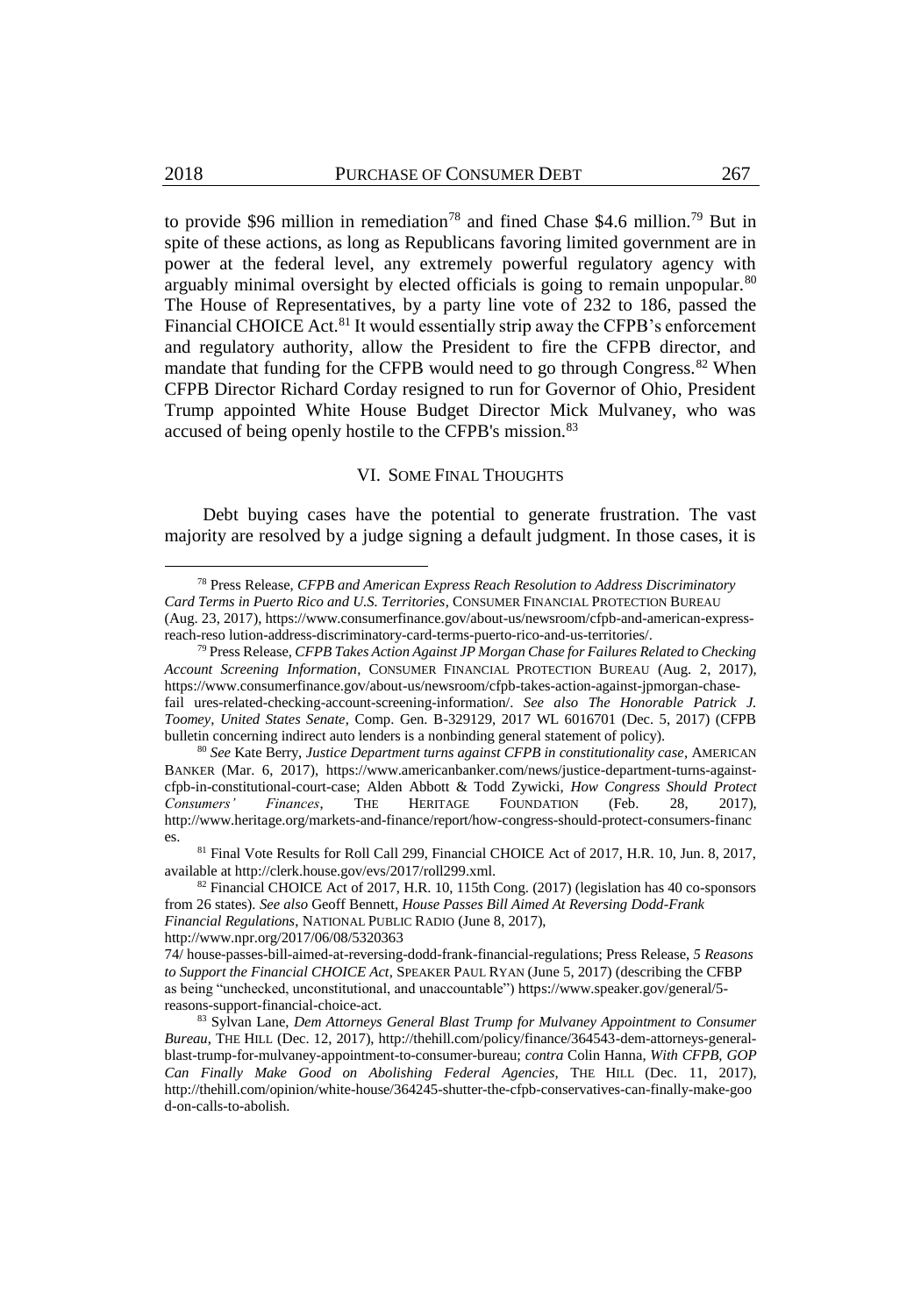difficult to objectively know whether the plaintiff has filed suit against the correct defendant, whether the debt is valid, or whether the interest and penalties were calculated correctly. Even so, being named in a lawsuit is not a spectators' sport and if you ignore your rights, there is a good chance you will lose them.

For policymakers and for judges, the trick is to find the proper balance between the rights of consumers and the rights of businesses to collect a legally valid debt. Any efforts toward what some would call consumer reform cannot unfairly penalize creditors. As far back as 1927, Judge Learned Hand realized the necessity of relying on business records in courtrooms:

The routine of modern affairs, mercantile, financial and industrial, is conducted with so extreme a division of labor that the transactions cannot be proved at first hand without the concurrence of persons, each of whom can contribute no more than a slight part, and that part not dependent on his memory of the event. Records, and records alone, are their adequate repository, and are in practice accepted as accurate upon the faith of the routine itself, and of the self-consistency of their contents. Unless they can be used in court without the task of calling those who at all stages had a part in the transactions recorded, nobody need ever pay a debt, if only his creditor does a large enough business.<sup>84</sup>

<sup>84</sup> Mass. Bonding & Ins. Co. v. Norwich Pharmacal Co*.,* 18 F.2d 934, 937 (2d Cir. 1927).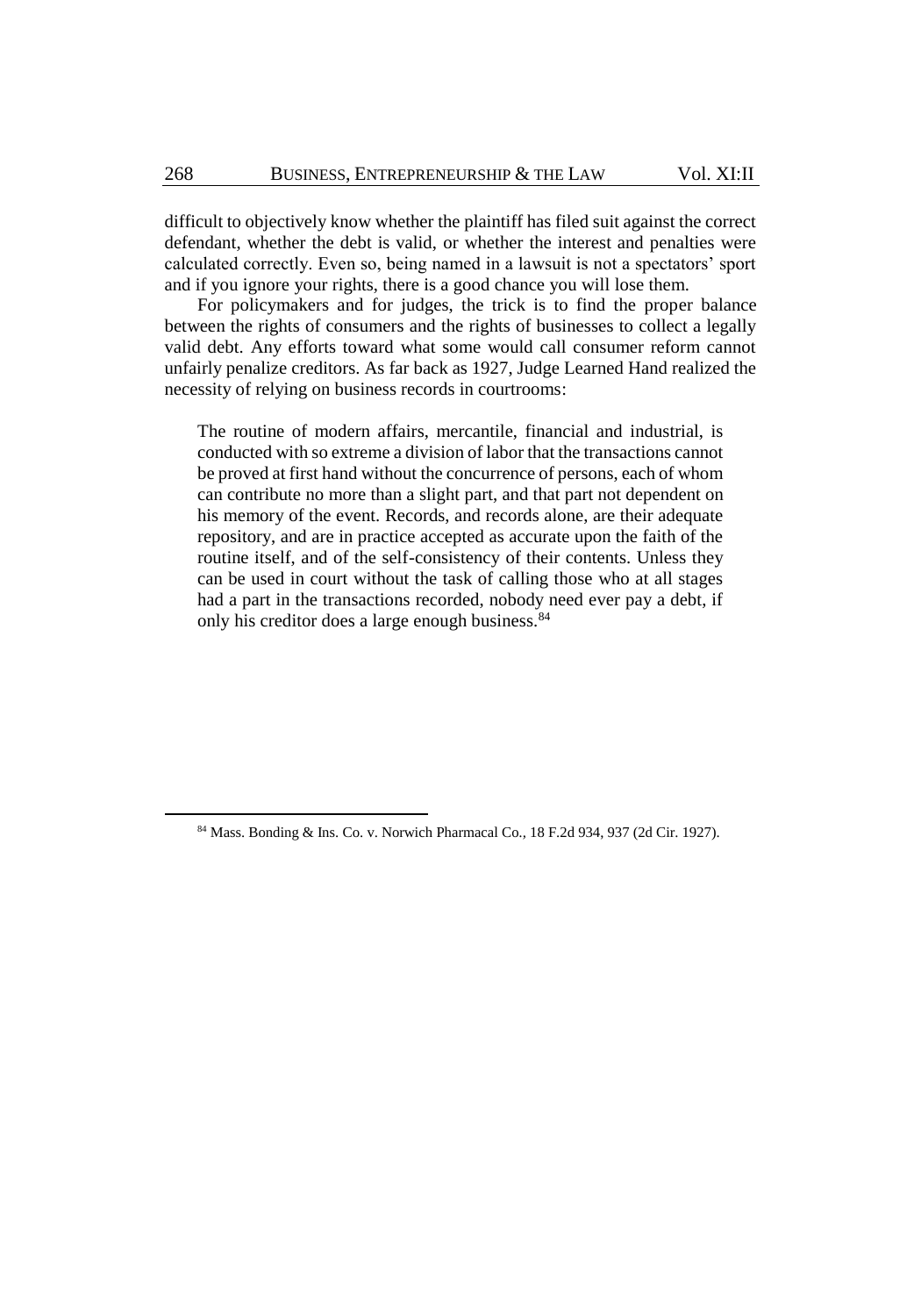#### VII. APPENDIX

|                                                                                                                                                                                                                                                                                                                                                                                                   | North Valley Justice Court 14264 W. Tierra Buena Ln., Surprise, AZ 85374 602-372-2000                                                                                                                                                                           |
|---------------------------------------------------------------------------------------------------------------------------------------------------------------------------------------------------------------------------------------------------------------------------------------------------------------------------------------------------------------------------------------------------|-----------------------------------------------------------------------------------------------------------------------------------------------------------------------------------------------------------------------------------------------------------------|
|                                                                                                                                                                                                                                                                                                                                                                                                   | CASE NUMBER: And the state of the state of the state of the state of the state of the state of the state of the state of the state of the state of the state of the state of the state of the state of the state of the state                                   |
|                                                                                                                                                                                                                                                                                                                                                                                                   |                                                                                                                                                                                                                                                                 |
|                                                                                                                                                                                                                                                                                                                                                                                                   |                                                                                                                                                                                                                                                                 |
| $\overline{\phantom{a}}$<br>Plaintiff(s) Name / Address / Phone                                                                                                                                                                                                                                                                                                                                   | $\sqrt{2}$<br>Defendant(s) Name / Address / Phone                                                                                                                                                                                                               |
|                                                                                                                                                                                                                                                                                                                                                                                                   |                                                                                                                                                                                                                                                                 |
| $\lambda$<br>Attorney for Plaintiff(s) Name / Address / Phone                                                                                                                                                                                                                                                                                                                                     | $\left( \right)$<br>Attorney for Defendant(s) Name / Address / Phone                                                                                                                                                                                            |
|                                                                                                                                                                                                                                                                                                                                                                                                   | AFFIDAVIT IN SUPPORT COMPLAINT                                                                                                                                                                                                                                  |
|                                                                                                                                                                                                                                                                                                                                                                                                   | (Purchase of Consumer Debt)                                                                                                                                                                                                                                     |
| (Name of Affiant)                                                                                                                                                                                                                                                                                                                                                                                 | am the $\square$ Plaintiff's attorney or $\square$ a designated full-time employee of Plaintiff.                                                                                                                                                                |
| completely in the course of that activity; and (5) as a regular practice for that activity.<br>1. The Plaintiff has obtained this debt from                                                                                                                                                                                                                                                       | were made contemporaneously, or nearly so, with the underlying event; (3) by, or from information transmitted by, a person with<br>first-hand knowledge acquired in the course of a regularly conducted business activity; (4) that these records were prepared |
| debt was                                                                                                                                                                                                                                                                                                                                                                                          | and the original owner of this                                                                                                                                                                                                                                  |
| 2. The Defendant has an unpaid balance of \$ on account                                                                                                                                                                                                                                                                                                                                           |                                                                                                                                                                                                                                                                 |
| 3. That amount is due and is owed to the Plaintiff.                                                                                                                                                                                                                                                                                                                                               | (Use last 4 digits of number or an ID number)                                                                                                                                                                                                                   |
| 4. The type of account is                                                                                                                                                                                                                                                                                                                                                                         |                                                                                                                                                                                                                                                                 |
|                                                                                                                                                                                                                                                                                                                                                                                                   |                                                                                                                                                                                                                                                                 |
|                                                                                                                                                                                                                                                                                                                                                                                                   | (If credit card, list the name of the company or store that issued the card.)                                                                                                                                                                                   |
|                                                                                                                                                                                                                                                                                                                                                                                                   | (Month, Day, Year)                                                                                                                                                                                                                                              |
|                                                                                                                                                                                                                                                                                                                                                                                                   |                                                                                                                                                                                                                                                                 |
|                                                                                                                                                                                                                                                                                                                                                                                                   | (Month, Day, Year)                                                                                                                                                                                                                                              |
| (Month, Day, Year)                                                                                                                                                                                                                                                                                                                                                                                |                                                                                                                                                                                                                                                                 |
|                                                                                                                                                                                                                                                                                                                                                                                                   | in the amount of \$                                                                                                                                                                                                                                             |
|                                                                                                                                                                                                                                                                                                                                                                                                   | (Month, Day, Year)                                                                                                                                                                                                                                              |
| Act.                                                                                                                                                                                                                                                                                                                                                                                              | 9. The Defendant is not on active duty in the U.S. military and is not otherwise protected by the Service Members Civil Relief                                                                                                                                  |
| Defendant is otherwise protected by the Service Members Civil Relief Act.                                                                                                                                                                                                                                                                                                                         | The Plaintiff is unable to determine whether or not the Defendant is on active duty in the U.S. military and whether the                                                                                                                                        |
|                                                                                                                                                                                                                                                                                                                                                                                                   |                                                                                                                                                                                                                                                                 |
|                                                                                                                                                                                                                                                                                                                                                                                                   | Affiant<br>(Person making affidavit)                                                                                                                                                                                                                            |
|                                                                                                                                                                                                                                                                                                                                                                                                   |                                                                                                                                                                                                                                                                 |
|                                                                                                                                                                                                                                                                                                                                                                                                   |                                                                                                                                                                                                                                                                 |
|                                                                                                                                                                                                                                                                                                                                                                                                   | Notary Public                                                                                                                                                                                                                                                   |
| 5. The account balance includes late fees in the amount of \$<br>6. The account balance includes interest at a rate of % beginning on<br>7. The original account was opened on<br>8. The last payment was received from the debtor on<br><b>OR</b><br>SUBSCRIBED and SWORN to me this day of 20<br>My Commission expires:<br>I CERTIFY that a copy of this document has been or will be mailed on | □ Plaintiff at the above address □ Plaintiff's attorney □ Defendant at the above address □ Defendant's attorney                                                                                                                                                 |